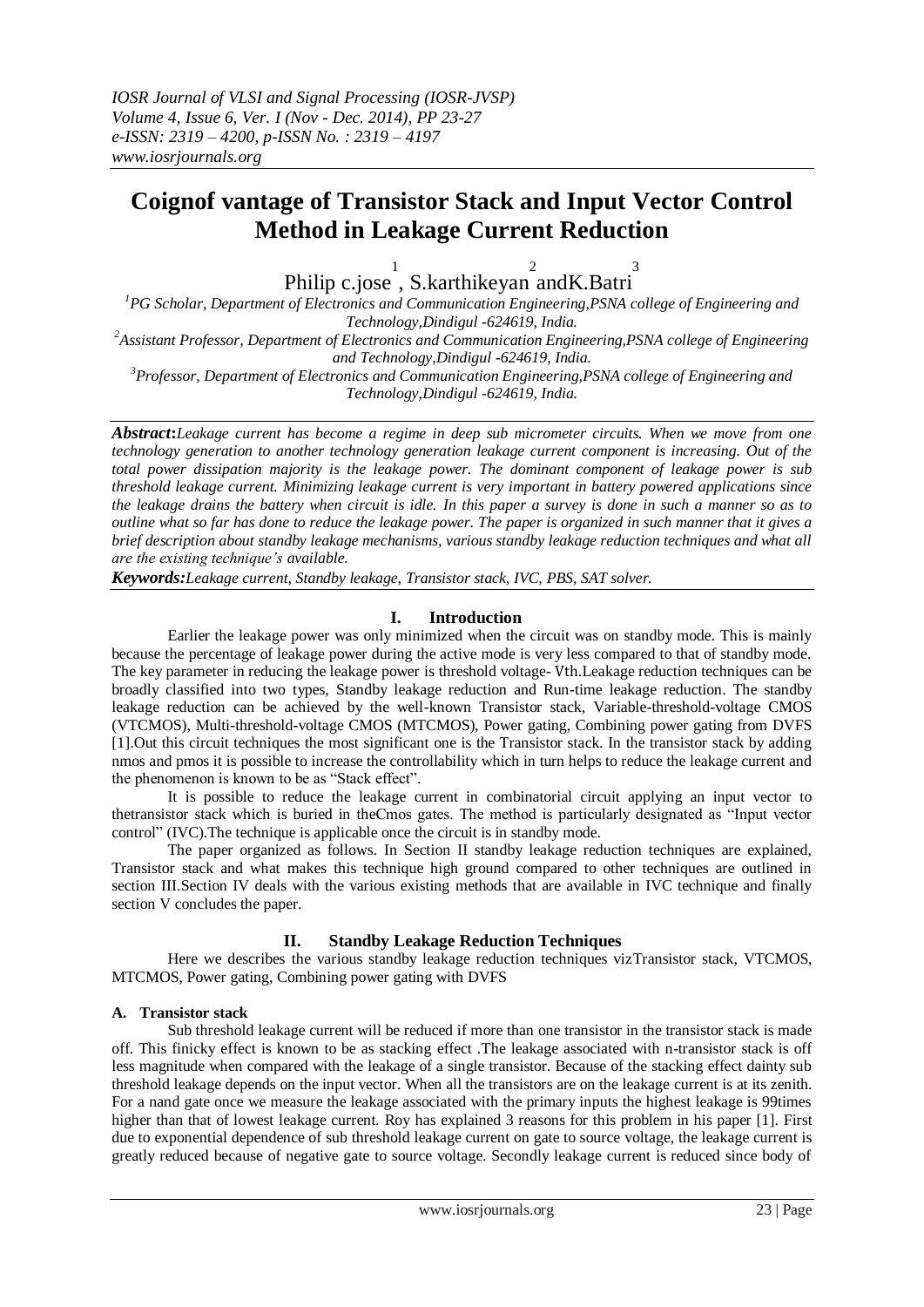the transistors is reverse biased w.r.t source. Third is that sub threshold current due to DIBL effect is less since source to drain voltages are reduced.

#### **B. Variable threshold CMOS(VTCMOS)**

The main objective of this technique is to achieve different threshold voltages and hence it can be defined as body-biasing design technique. A self-substrate bias circuit is used to control the body bias in order achieve different threshold voltages. Zero body bias is applied during the active mode operation whereas a reverse body bias is applied during the standby mode of operation. It has additional area and higher circuit complexity.

#### **C. Multi-threshold-voltage CMOS (MTCMOS)**

MTCMOS power gating technique is where the power gating transistors are added in the stack between the transistors and either power or ground thus creating virtual power supply rail or virtual ground rail. The logic block comprised of all low - Vth transistors. This is mainly for fast switching speed. To minimize the leakage current the switch transistor footer and header are made up of high-- Vth transistors. The main peculiarities of MTCMOS are it can be easily implemented using existing circuits. It only reduces standby power. The main limitations are large inserted MOSFET increases area and delay. To maintain data in standby mode extra - Vth circuit is needed.

#### **D. Power gating**

It has mainly two modes of operation. Active mode and Low power mode. Power gating is exactly power management. It is necessary to switch between this two operations in an appropriate time in an appropriate manner. The main goal is to optimize power reduction and to minimize the impact on performance. The approach affects interface communication and much invasive than clock gating. Significant time delay is added to enter and leave the power gating mode.

#### **E. Combining power gating with DVFS**

Power management system is based on the idea that not all the parts of the circuit will function at the same time. Power management systems are able to identify parts of the circuits which are idle for certain conditions and shut them to reduce the leakage current. DVFS stand for dynamic voltage and frequency scaling. DVFS is also possible to apply in runtime conditions and power gating applicable standby mode. So if we couple this together means it is possible to reduce leakage current abruptly. By applying power gating a linear leakage reduction is possible. In DVFS according to the activity level it is possible to reduce the supply voltage and frequency.DVFS is only applicable for certain voltage level.

## **III. Vantage Of Transistor Stack**

It is possible to demote the leakage current in single- Vt design by stacking low- Vttransistors [2].Since the sub threshold current exponentially depends on the gate voltage and a substantial reduction in leakage current is possible through "stacking effect". If we consider the body effect and DIBL (Drain induced barrier lowering) since DIBL significant in sub-micron devices leakage current in transistor stack depends on weightiness of DIBL. The main hazard to leakage control using transistor stack is exactly the, gate induced drain leakage. GIDL is dependent on drain to source voltage - VDs and gate to source voltage - VGs.

The consequences of sub threshold current are delicate to many parameters. But dependent on threshold voltage and the temperature variations are greater. For the sub threshold leakage current the small change in length width and gate oxide thickness leads to a comparative change in sub threshold current. Sub threshold current increases exponentially with temperature. The leakage saving ratio has weightiness on temperature variations.

For the estimation of leakage current and leakage savings sub threshold slope, DIBL coefficient, and the body effect coefficients are said to be the critical parameters. Zero bias threshold voltage is critical to leakage current but not to leakage savings. The parameters such as dimensions, gate oxide thickness, and carrier mobility"s have only proportional effect on leakage current. In [2] Roy has proved that leakage current can be greatly reduced by transistor stack once the circuit is at idle mode. Long settling time cannot be claimed as drawback for the usage of transistor stack.

Settling time is proportional to the internal node capacitances since it determines how much charge must have to be discharged. So it is necessary to have a correct estimation of node capacitance which includes diffusion junction capacitances. Even if no leakage is said to be occurred the charges on the node capacitances will be discharged to the ground.

Several methods are deployed to exploit the transistor stacking effect. One way is to deploy leakage control transistors between the power supply rails and the remaining circuitry. Another method is to replace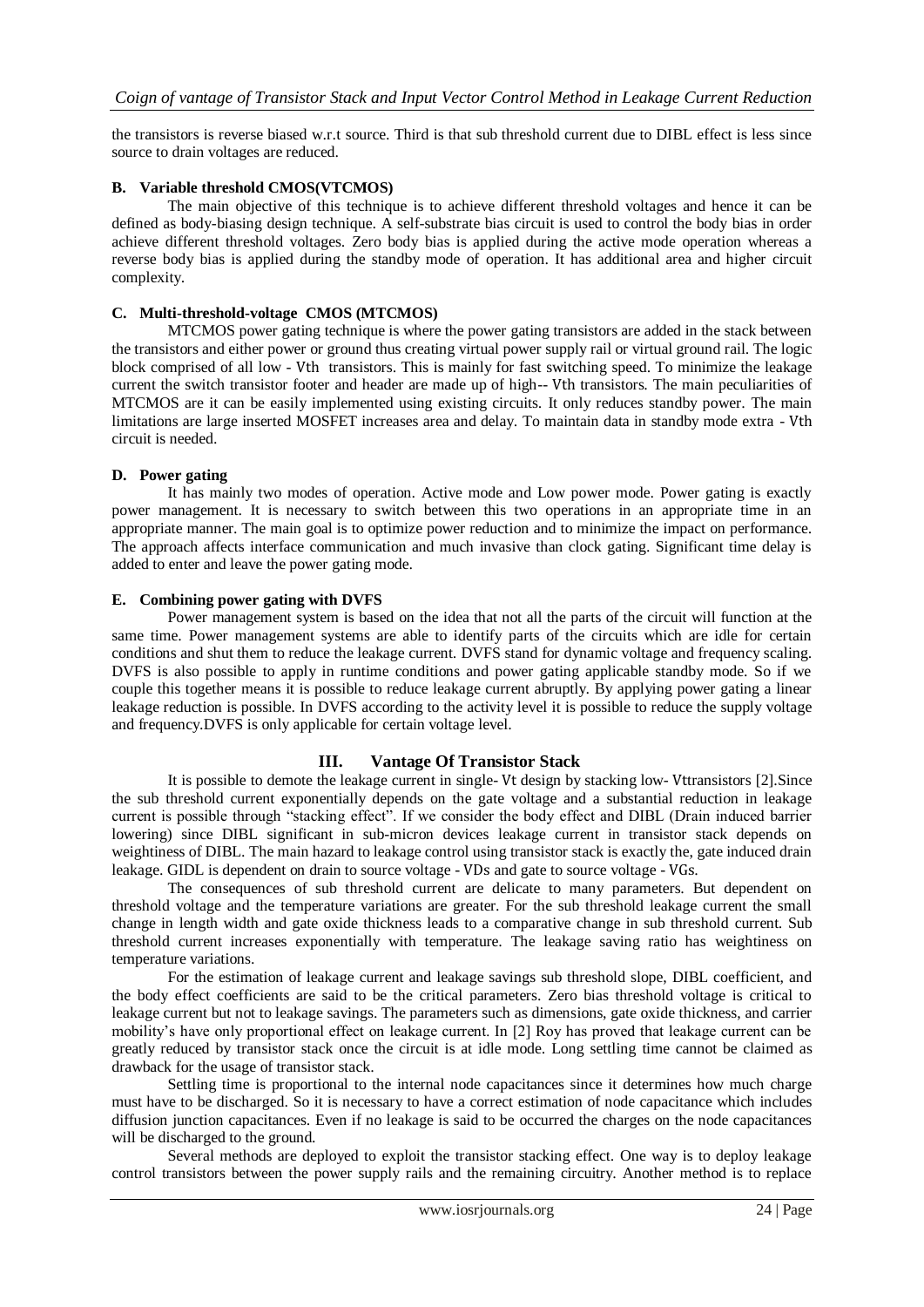some of the transistors with gate tied transistors. This leads to sufficient decrease in leakage current. The most attractive method is to use the existing transistor stack since it is able to overcome area penalties, performance degradation and altered switching capacitances.

# **IV. Existing Methods In Ivc**

In [3] S. Bobba and I.N.Haji has estimated the maximum leakage power with the aid of graph algorithms. The main peculiarity of the algorithms is that they are pattern independent and so no simulation is required. Constrained graph are created with the structure and logic functionality of the components in the circuits. Algorithms on graph are used to find the maximum leakage power of the circuit.

Graph formulation: Leakage power dissipated by the circuit for an input assignment to the logic block is used as the weight on the vertex that corresponds to the input assignment of the logic block. Constraints are denoted by the edges. Edge between two vertices implies that logic assignment corresponds to the two vertices are incompatible.

Optimization of the constrained graph: The problem of finding the maximum leakage power has downgraded to finding the set of vertices in the constrained graph such that sum of the weights on the vertices is maximum, ie the problem has now reduced to find a maximum weight independent set in constrained graph and it makes the problem an NP-Complete. Solution to such a problem results in larger solution space.

For to find the maximum weight independent set they have used a faster linear time greedy algorithm and it produces a lower bound. The logic behind the algorithm is that it select a particular vertex in the graph using some gain functions. The selected vertex and the vertices adjacent to this vertex are deleted and the process is continued until all the vertices are deleted. The method is general and can be applied to dynamic and pass transistor logic. The algorithm is fast and require only small time.

Roy and his colleagues in [4] have mentioned the necessities for the development of accurate estimation tools for leakage power. They are of critical importance, since the accuracy of leakage power estimation relies on standby leakage current model. They have crafted an accurate standby leakage current model which is verified by HSPICE. For this particular model they have only considered the DIBL and body effect.

Accurate leakage current model: The model that they have created was a general one since the transistor stack was of arbitrary height. Steady state leakage was measured as a function of the no of transistors that are turned off. Analysis was only done for off transistors and on transistors is treated as short circuit. With no more further explanation of the mechanism they have pointed out that the leakage depends on Primary inputs.

Genetic algorithm for bound leakage: They have gone with the enumerative methods to find maximum and minimum leakage One of the advantage of using the random search was it was able to point out the average leakage power. The genetic algorithm they have used here stops at 50 generations and produces the minimal leakage power as well as the precise primary input combination. It gives as the maximum leakage power as well the worst case primary input combinations once the chromosomes are sorted by non-increasing fitness.

In [5] J.P.Halter and F.N. Najim have put forward a design technique for the reduction of leakage power. It was mainly based on the observation that logic gates are subjected to dissipate leakage current during steady state. For to find such a low leakage state they have developed an algorithm. These algorithms are able to determine input vectors by sampling the random vectors.

They have modified the logic design by means of minimal additional circuitry in standby mode so that the internal circuitry will be in a state of low leakage and circuit will comes back to the active state once it is reactivated. By random sampling they were able to put forward an algorithm that points to a vector which produces the minimum leakage value.

M. Johnson, D. Somasekhar, and K. Roy in [6] address the methods to estimate leakage at circuit level and also provided some heuristics and exact algorithm for random combinatorial circuits. These algorithms can be employed in power management applications or quiescent current. They have put forward a leakage model of transistor stack which can be used to evaluate the leakage of a cmos circuit for a choosy input signal. For small circuit the method evaluates all the possible inputs whereas for large circuit leakage for special circuit is analysed hierarchically.

Leakage observability measure: For to find the minimum and maximum leakage vector they have provided leakage cost measure called "leakage observability". The main principle behind the method is to evaluate the degree to which a particular input is observable in magnitude of leakage from the power supply. The heuristics and branch and bound algorithms useobservability measure to calculate maximum and minimum leakage current.

"Robust SAT-based search algorithm for leakage power reduction" presented by F. Aloul, S. Hassoun, K. Sakallah, and D. Blaauw,has changed the direction of research in leakage reduction by means of IVC. The paper in [7] uses an incremental SAT solver PBS which can be used to find maximum and minimum leakage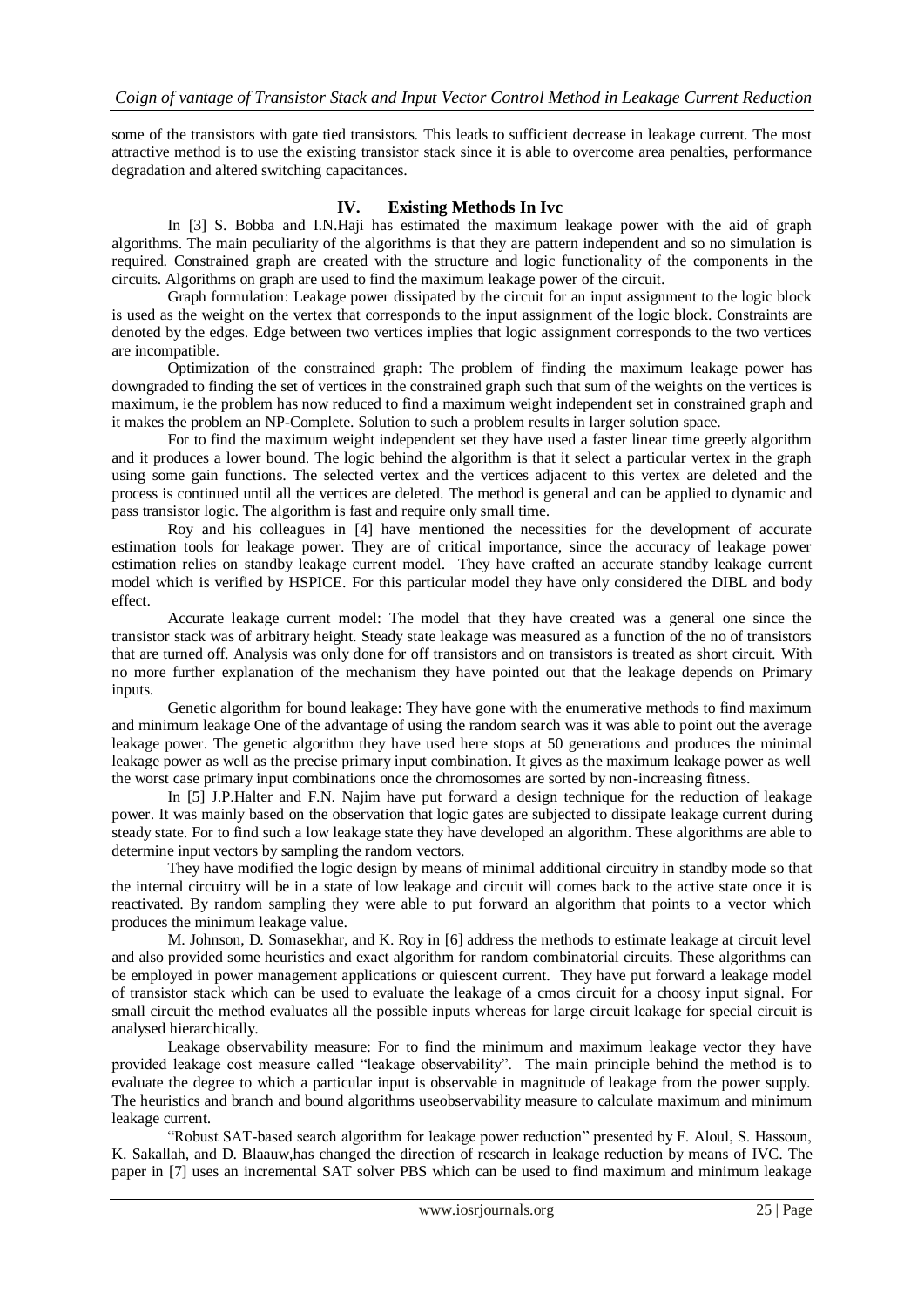current associated with a particular circuit. In this method a SAT problem is created for thecircuit which contains an objective function to be minimized or maximized. The problem holds the set of CNF clauses which paradigmatic the circuit behaviour and the constrain which specifiesthe extent of leakage. The estimate of desired leakage problem is represented in PB, in which Boolean decision on primary inputs will determine the leakage of the circuit. The method is set to have improved performance over random approach.

"Leakage current reduction in CMOS VLSI circuits by input vector control," put forward by A. Abdollahi, F. Fallah, and M. Pedram, [8] have emphasised several methods to reduce leakage current of a circuit. The methods they have used don"t alter the process technology and hence they are easy to use. In the method they have used a sleep signal so as to set all the values of internal signals to reduce the leakage current. This is possible since leakage is dependent on primary inputs. Then they have inserted nmos and pmos into certain gates to reduce the leakage current by the well-known stack effect. In both the techniques Boolean satisfiability is employed to formulate the problem and solved by a SAT solver.

For leakage minimization by input vector control method they have constructed a Boolean network which computes the total leakage of the circuit and is designated as LCN (leakage computing network). Boolean clause is used to calculate the leakage of the primary circuit and with a SAT solver an input vector for leakage minimization is obtained. From this the MLV is produced. Then the primary circuit is modified by the addition of multiplexers which will shift the MLV at idle mode.

Leakage reduction by adding control points: Circuits with larger logic the leakage current can be reduced if the internal nodes of the circuit are controlled. For this purpose multiplexer is inserted at the input of each gate. A SLEEP signal which select the precise input during active mode and also selects input values that produce low leakage in standby mode.

In paper [9] AfshinAbdollahi, FarzanFallah, MassoudPedram, states that leakage current is not only dependent on current state but also on the state history. The main postulate behind leakage power reduction technique is that leakage is a memory less function. In this article the authors have elucidated that leakage current is not only the depend on current state but also the previous state. What the reason they are pointing is output of logic states reach their steady state very fast, but in some cases it will take longer time. So they argue for to revise the leakage reduction technique.

Article [10] deals with the two methods of leakage power minimization in static cmos circuits by the aid of IVC. Leakage effects have been modelled by Pseudo Boolean functions. These are coupled to VG-ILP (optimal integer linear programming) and a heuristic mixed integer linear programming (MLP). They have constructed an ILP model called VG-ILP or virtual gates. Virtual gates are just the cells added for model formulation. ILP produces the minimum leakage vectors. Virtual gates simplify the ILP formulation and also reduce the run time.

VG-ILP model: This miniature creates a problem for producing input vectors with minimum leakage current with the aid of ILP formulation. For this purpose certain objective function should have to optimize and some constraints should have to be satisfied and has to be linear. The variable also must have to be linear.

MLP model: This pattern is specially designed for reducing run time. Primary stage deals with a model formulation. Once the results are produced it contains the binary form of the variable  $f^*$ , its logic value 1 (f) and arithmetic value a (f).MLP pattern is much faster than ILP.

Paper [11] presents a new approach for finding minimum leakage vectors (MLS).Vector applied in MLS is known as IVC and is very useful in reducing gate oxide and sub threshold leakage. These are based on implicit enumeration of integer valued decision diagram. Search space for minimum leakage vector increases exponentially with primary inputs. To reduce switching power dissipated MLS algorithm extended to compute bounded leakage sets (BLS). In IVC minimizing standby leakage current results in the power consumption due to switching which is proportional to input being driven in standby. If the no: of inputs being driven is reduced then switching can be reduced. From this a minimum cost cube can be constructed.

The paper presents algorithm for to perform accurate leakage analysis, INPSPENUM: Implicitly enumerates circuit leakage w.r.t the inputs. For larger circuits MINCUTENUM: Performs enumeration in mincut space of the circuit hyper graph with optimality. The focus of the work is to reduce the switching cost of IVC and for that FINDBLS is used to compute the bounded leakage set (BLS).This particular method has improvement over Boolean SAT. They have reduced the the switching power by 60%, while standby leakage by 20%.

A comparison is made in the paper [12] mainly between input vector control, body bias control and power supply gating. They have identified the limits for potential leakage reduction, performance penalty, area and power overhead. The important observation they have made is IVC outperform body bias control (BBC) but they have the limitations.

"A Combined Gate Replacement and Input Vector Control Approach for Leakage Current Reduction" presented by Lin Yuan and Gang Qu in [13] have made the modification in such a way that they have replaced the internal gates which are subjected to the worst case leakage during active mode so that the circuit